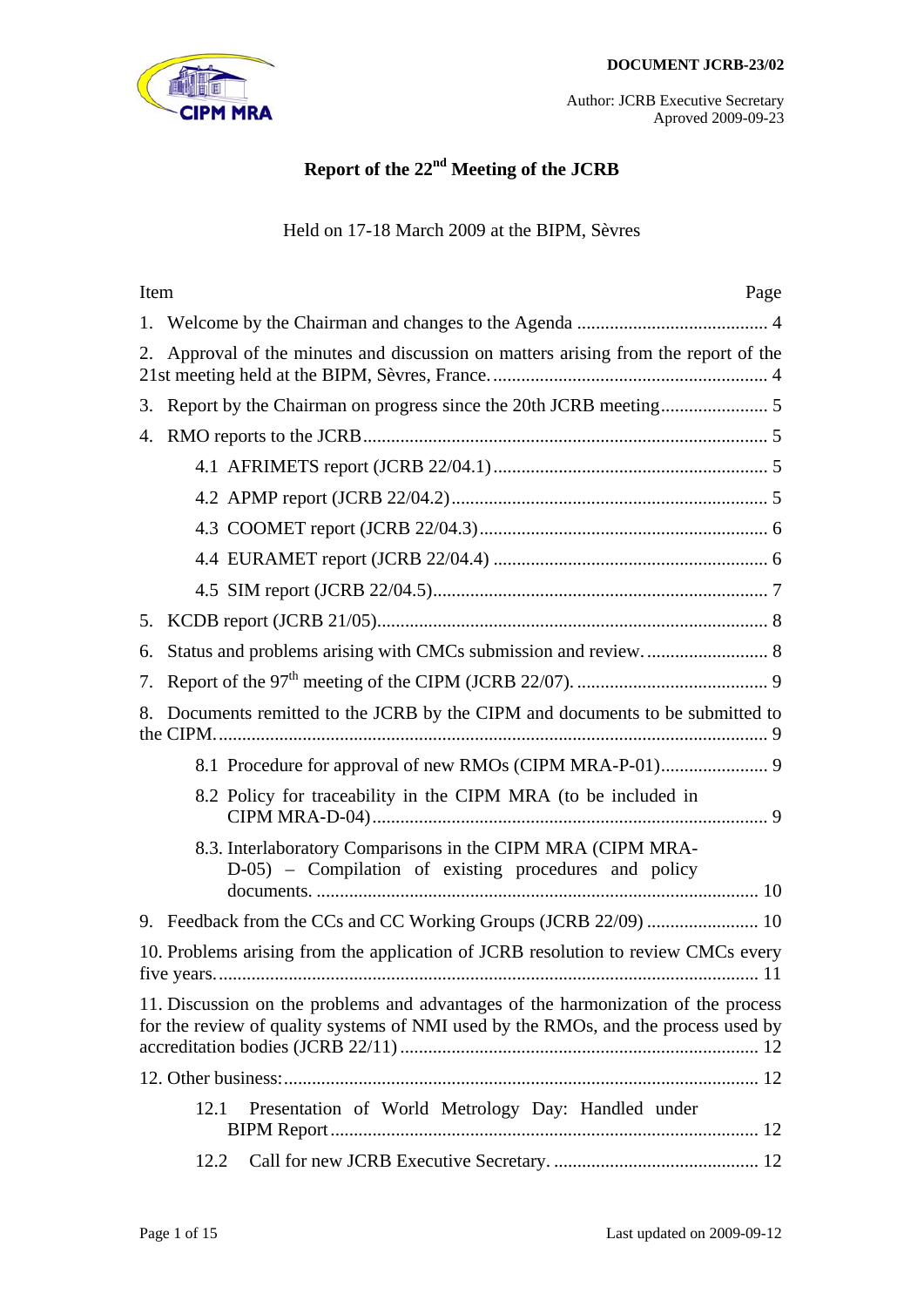#### **DOCUMENT JCRB-23/02**

|  | <b>Author: JCRB Executive Secretary</b><br>Aproved 2009-09-23 |  |  |  |  |
|--|---------------------------------------------------------------|--|--|--|--|
|  |                                                               |  |  |  |  |
|  |                                                               |  |  |  |  |
|  |                                                               |  |  |  |  |
|  | 13.1 Next meeting: COOMET, Kazan, Russian Federation. 23-     |  |  |  |  |
|  |                                                               |  |  |  |  |
|  |                                                               |  |  |  |  |
|  |                                                               |  |  |  |  |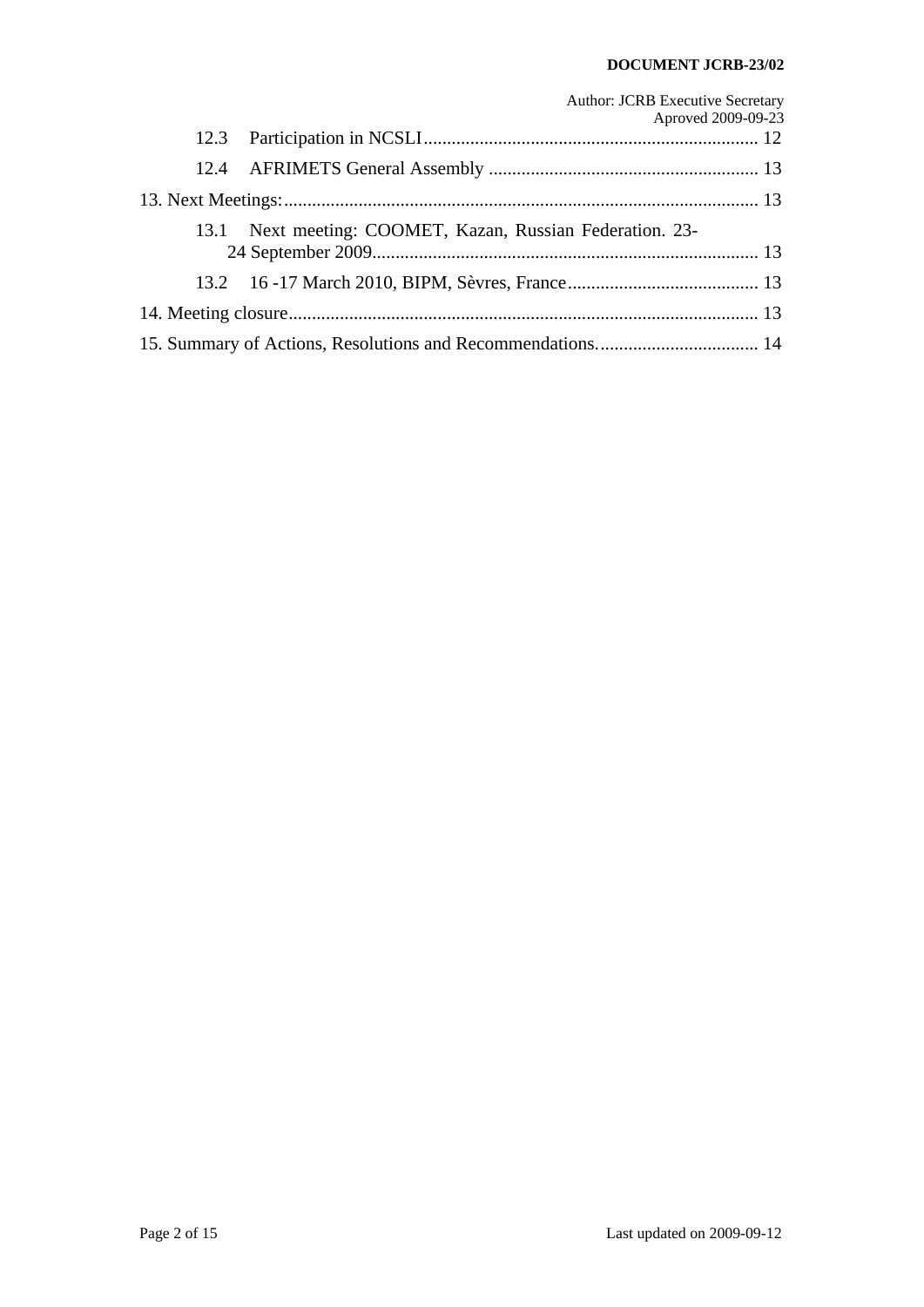## Participants

## **BIPM-CIPM**

## **Delegations**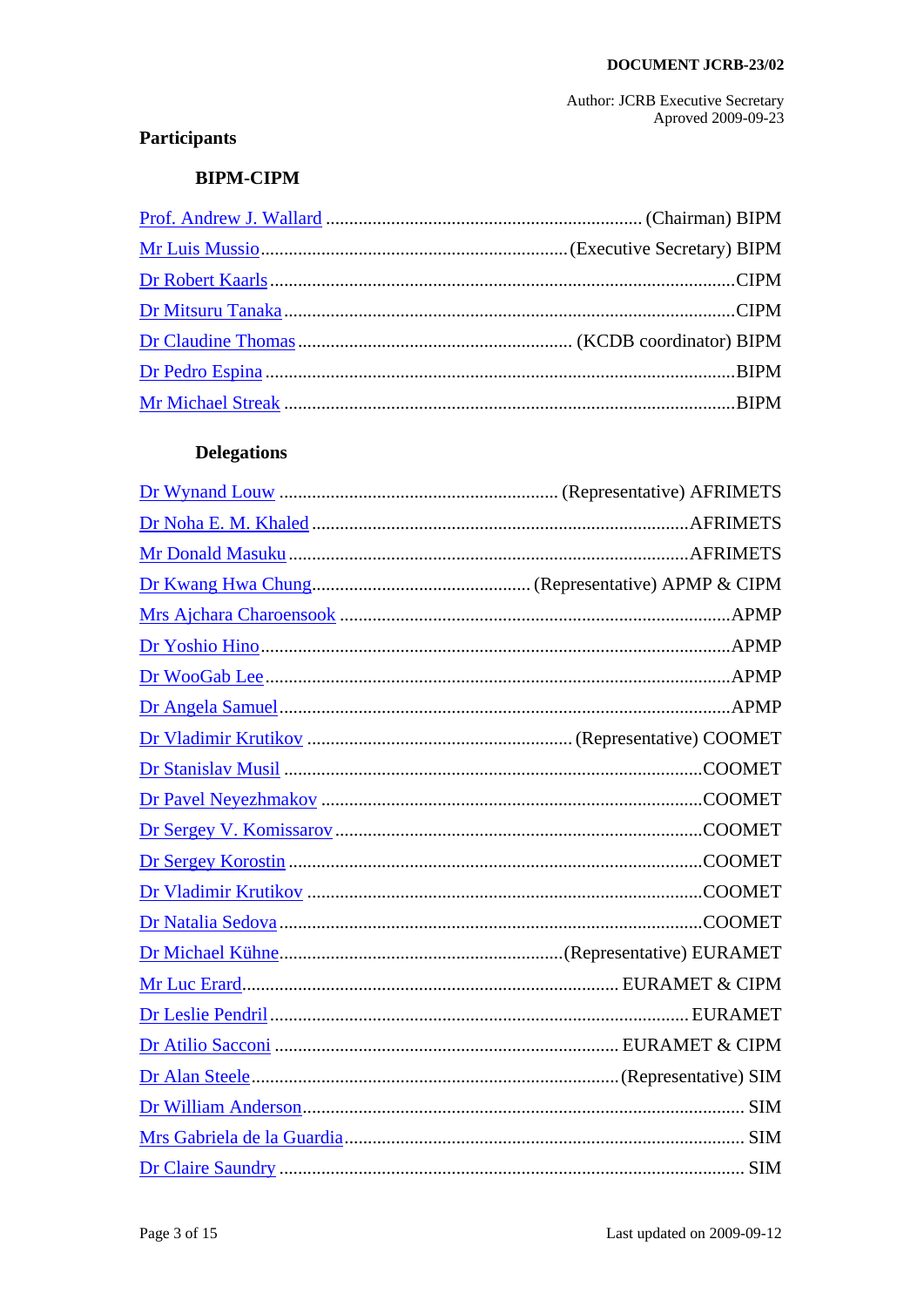## <span id="page-3-0"></span>**1. Welcome by the Chairman and changes to the Agenda**

The Chairman welcomed the delegates to the BIPM and asked the participants to introduce themselves. The Chairman proposed including item 12 of the agenda (World Metrology Day) under item 3, Report of the Chairman. The Chairman then invited any further changes to the Agenda. The Agenda was approved with no further changes.

### <span id="page-3-1"></span>**2. Approval of the minutes and discussion on matters arising from the report of the 21st meeting held at the BIPM, Sèvres, France.**

The minutes were approved with minor changes.

No further comments were made.

The Executive Secretary presented an update of the status of actions pending from the  $21<sup>st</sup>$  meeting.

Action 21/2: "The BIPM will consult the CCs on the particular procedures used, or proposed, for the re-review of CMCs and report to the next JCRB meeting". Completed, see item 9 of these minutes.

Action 21/3: "Prepare a guideline with instructions for the declarations of traceability in the CMC submissions. This guideline will be included in a future version of the document "Calibration and Measurement Capabilities in the Context of the CIPM MRA" (CIPM MRA – D- 04)". Completed see document 22/08.2-1.

Recommendation 21/1 The JCRB recommends that the CIPM approve document CIPM MRA G 01, "Guide to the implementation of the CIPM MRA". Done the document was approved by the CIPM and is now published in the BIPM website.

Recommendation 21/2 The JCRB recommends that the CIPM approve document CIPM MRA D 04, "CMCs in the context of the CIPM MRA".

Done the document was approved by the CIPM and is now published in the BIPM website.

Recommendation 21/3 The JCRB recommends that the CIPM approve document CIPM MRA D 01, "Rules of Procedure for the JCRB", Version 6.

Done the document was approved by the CIPM and is now published in the BIPM website.

Recommendation 21/4 The JCRB recommends that the CIPM approve document CIPM MRA P 01, "Procedure for approval of a new RMO".

The document was discussed by the CIPM and sent back to the JCRB for comments. The document was presented for discussion at this meeting under item 8.1.

Recommendation 21/5: The JCRB recommends that the CIPM approve AFRIMETS as an expansion of SADCMET.

The CIPM approved AFRIMETS as an expansion of SADCMET, with full rights in the JCRB.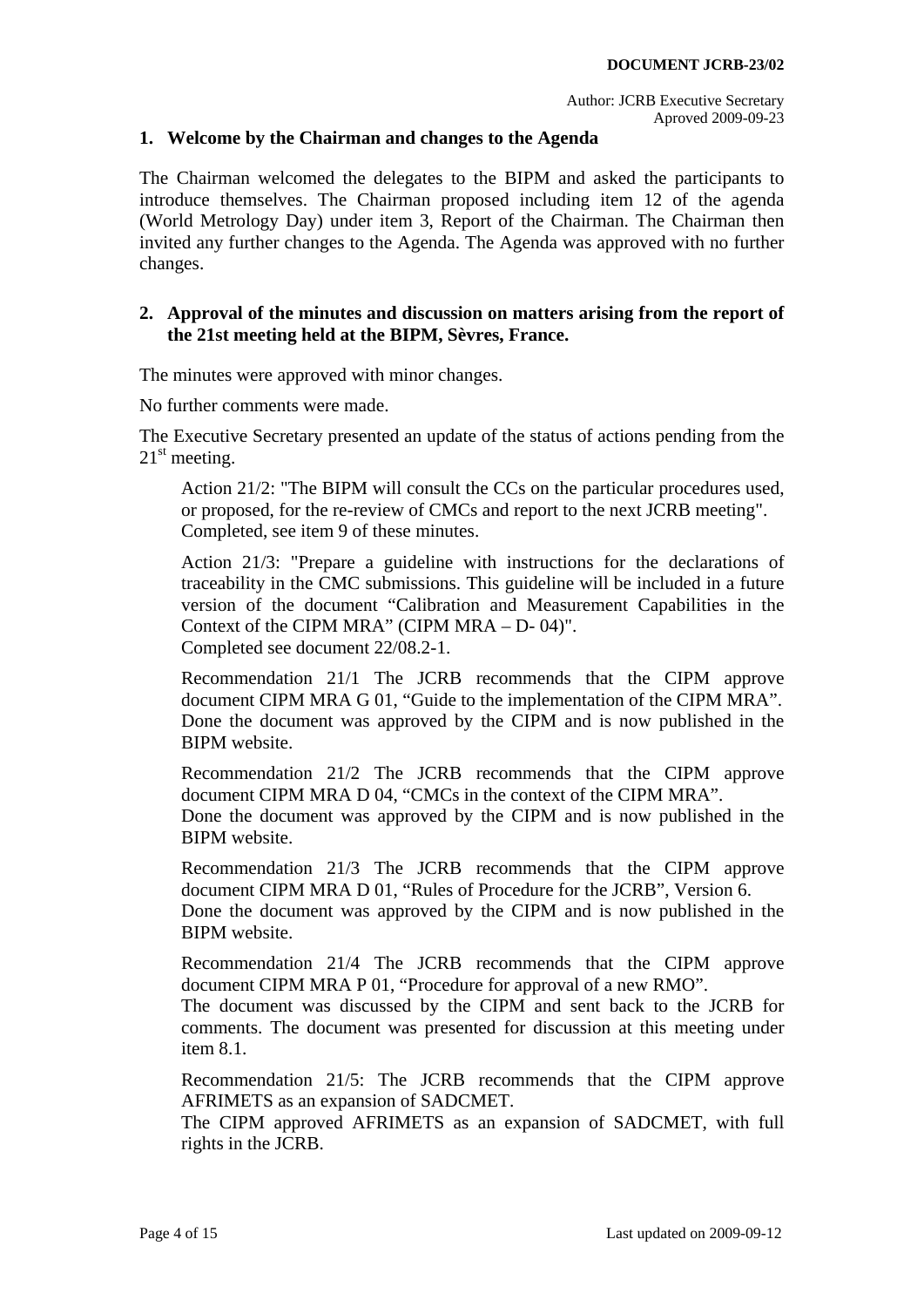## <span id="page-4-0"></span>**3. Report by the Chairman on progress since the 20th JCRB meeting**

See document [JCRB 22/03.](http://www.bipm.org/cc/JCRB/Restricted/22/22.03.Chairman_Report_4.ppt)

The report by the Chairman included the following points:

- New BIPM Members and Associates; activities to increase outreach;
- Approval of AFRIMETS;
- JCGM, JCTLM and JCDCMAS meetings;
- Bipartite and tripartite meetings (BIPM OIML ILAC);
- BIPM participation in RMOs and other organizations meetings; and
- IAEA annual report of the status of its quality system (see document [JCRB 22/03.1\)](http://www.bipm.org/cc/JCRB/Restricted/22/22.03.01.IAEA_Annual_report_to_JCRB_2008.pdf).

On the problem of inclusion of DUT components in the uncertainty budget, A. Steele reported that the CCEM had discussed this issue. The result was that EM CMCs are in full compliance with the requirement and DUT components are always included in the declared uncertainties, but that it is not technically possible to identify them separately.

P. Espina then presented a report on the following activities (see document JCRB 22/12.1):

- Forum on coordination of NMI international activities;
- World Metrology Day;
- 2009 Director's Meeting; and
- Tenth anniversary of the CIPM MRA.

## <span id="page-4-1"></span>**4. RMO reports to the JCRB**

## **4.1 AFRIMETS report ([JCRB 22/04.1\)](http://www.bipm.org/cc/JCRB/Restricted/22/22.04.01.AFRIMETS_Report_March_2009.doc)**

<span id="page-4-2"></span>W. Louw reported on behalf of AFRIMETS.

## **4.2 APMP report [\(JCRB 22/04.2\)](http://www.bipm.org/cc/JCRB/Restricted/22/22.04.02.APMP_Activity_Report_to_the_22nd_JCRB_2009.pdf)**

<span id="page-4-3"></span>K. H. Chung reported on behalf of APMP.

A. Charoensock reported on the status of greyed out CMCs within APMP.

A. Wallard commented that in the APMP General Assembly, there had been a discussion about linking proficiency test and key comparison. W. Lee answered that this issue will be discussed at the APLAC – APMP meeting.

A. Wallard also asked the APMP delegation to contact VAMAS and reinforce the need for VAMAS to nominate representatives to participate in CCs.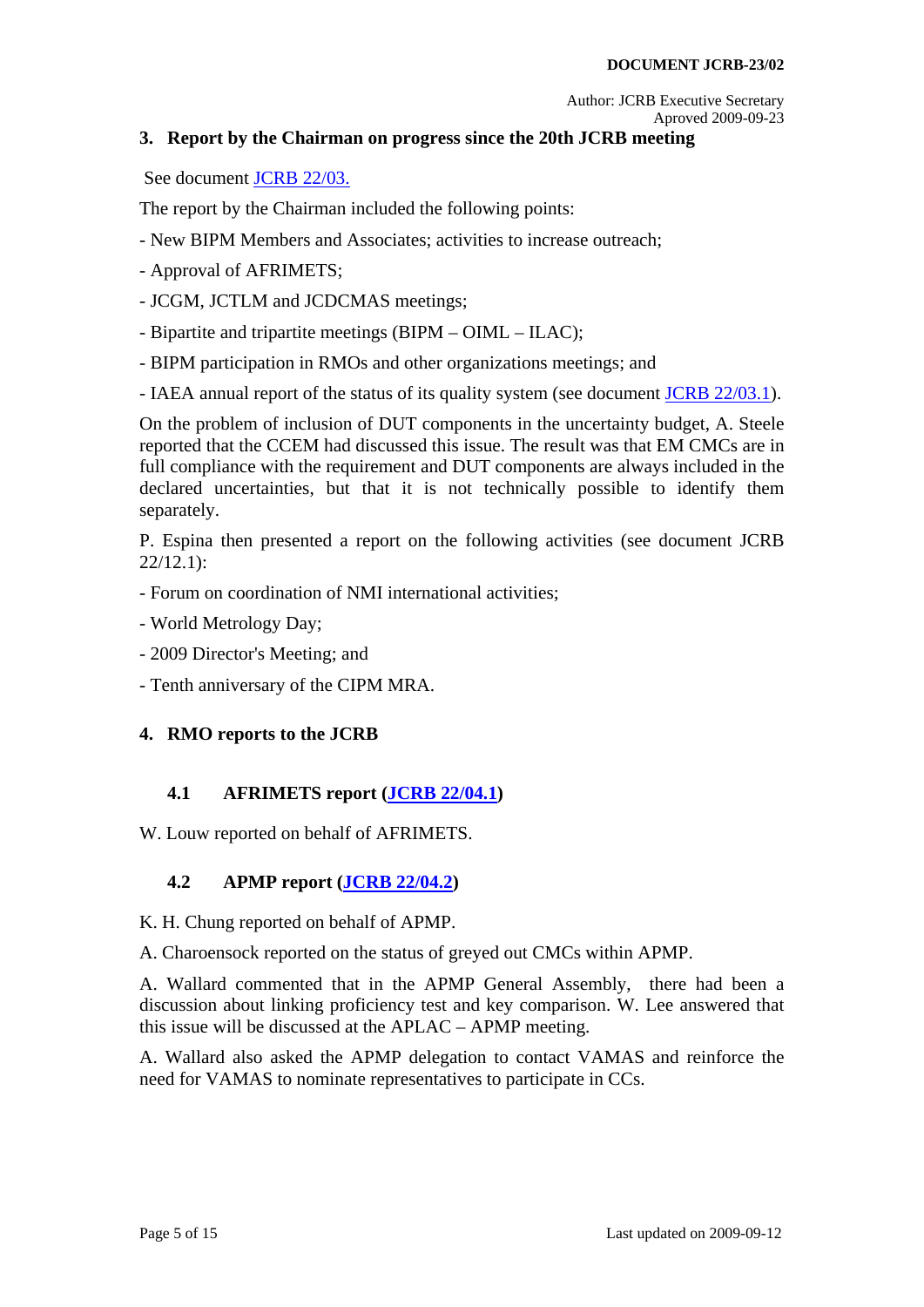## **4.3 COOMET report [\(JCRB 22/04.3\)](http://www.bipm.org/cc/JCRB/Restricted/22/22.04.03.COOMET_Report_JCRB-22.pdf)**

<span id="page-5-0"></span>The COOMET report was presented by S. Korostin.

A. Wallard asked if COOMET is planning additional events in Kazan, at the time of the next JCRB meeting. (See [action 22.4](#page-13-0))

He pursued the question of multiple designated institutes within a single country and the risk that there may be postings of CMCs in overlapping areas.

S. Korostin described the "umbrella" designation. In some countries there is a network of institutes and not a strict designation, and that there were different ranges to the services offered by the organizations concerned. He also reported that a questionnaire is under development to make a full investigation of the situation, in hope that a clear separation of functions and institutes would be available within a year.

R. Kaarls asked about the use of sub-contracting in COOMET.

S. Korostin replied that this is in full compliance with the terms and requirements of the CIPM MRA in relation to Quality Systems.

A. Samuel asked about the sub-committee on assistance to developing countries established in 2008, and the characteristics of the MRA workshops held at the end of the year.

S. Korostin reported that the first workshop took place in June, and a second workshop is planned for the coming year. A project sponsored by PTB for developing countries is closely associated with the committee, and a community of countries who are planning to develop CMCs has been identified.

He also mentioned that there is an ongoing discussion about the mechanisms to improve international recognition – via the KCDB for countries with prime-level laboratories or via ILAC Accreditation for countries with secondary level laboratories. For some developing countries, accreditation may be chosen because it is faster but may be more expensive.

P. Espina pointed out that PTB is making a push into this area of development, and that the project is intended to be in support of the COOMET strategy and national priorities.

C. Thomas remarked that the "local identifiers" used by the RMOs is kept as extra information in the KCDB and registered comparisons can be searched by these identifiers.

R. Kaarls expressed concern that the accreditation process is much faster than the MRA process, noting that this might raise the question on the rigour of the accreditation process or whether the CIPM MRA is fast enough.

## **4.4 EURAMET report ([JCRB 22/04.4](http://www.bipm.org/cc/JCRB/Restricted/22/22.04.04.EURAMET_Report_22nd_JCRB.doc))**

<span id="page-5-1"></span>The EURAMET report was presented by M. Kühne.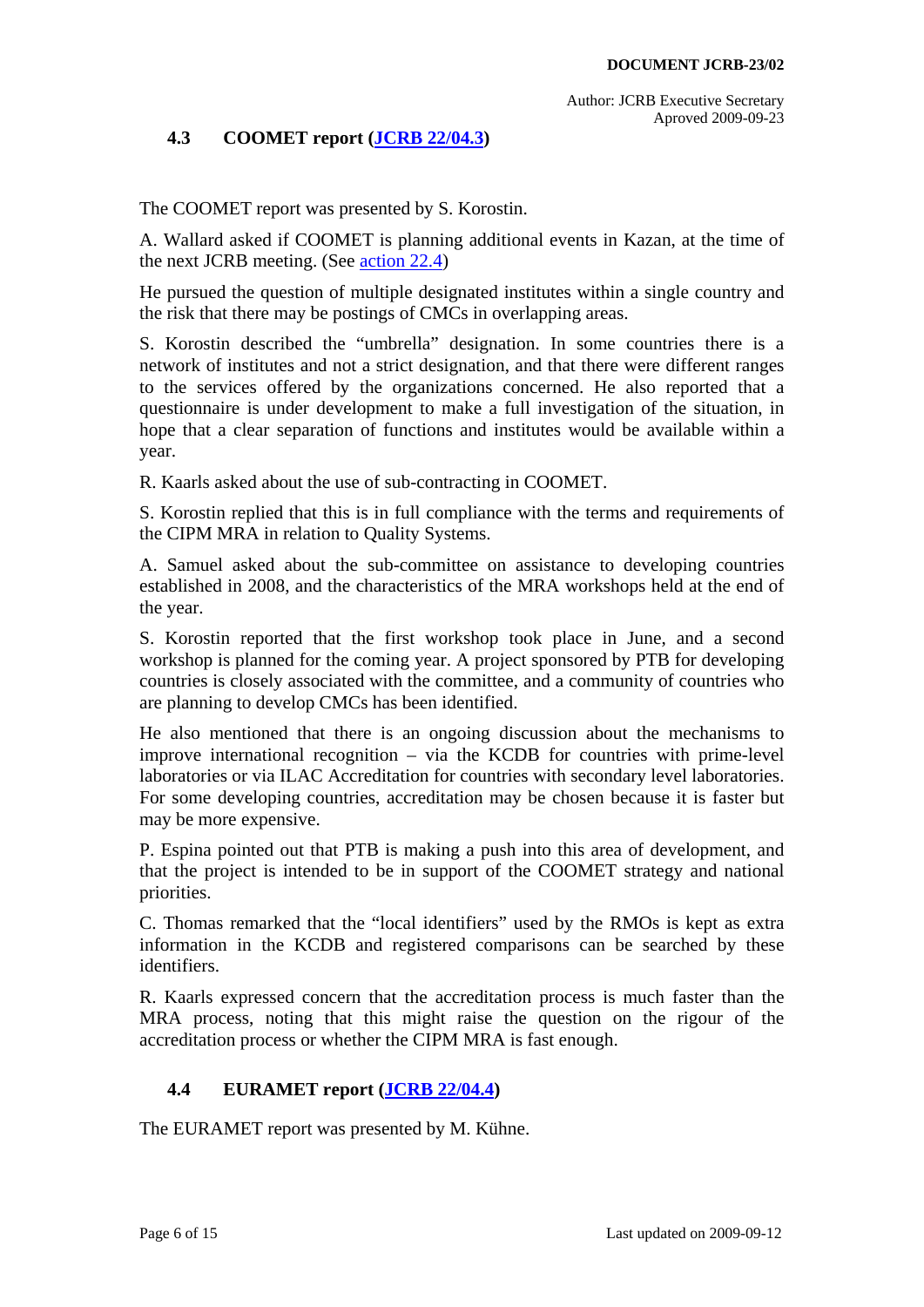A. Wallard remarked on ILAC interest in documents such as guide number 18 and its translation to Spanish, mentioned in the report. If any RMO has similar guides, they would be of great interest to the ILAC community.

S. Korostin mentioned a COOMET project to create this type of guides.

W. Louw added that there is also a project in collaboration with SANAS to write guides.

M. Kühne said that when European Accreditation had approached EUROMET in the past, a number of guides had been developed but at the moment there is no clear procedure of how the development of a guide should be initiated. In Germany, the procedure is that DKD technical committees approach the PTB for support to develop a guide. In the past these DKD guides were transformed into EA guides but this mechanism no longer exists. He suggested that ILAC should be asked to identify where the needs are and then it may be possible to look for Technical Committees in the RMOs to draw up guides.

R. Kaarls remarked that the question of who needs such guides must be clarified. He also pointed out that the need is probably at the level of accredited laboratories, not at the NMI level, so it is the accreditors who are responsible to express their needs.

M. Kühne pointed out that in Europe at the accredited laboratories level, different methods were used in different countries, which could lead to completely different uncertainties, therefore calibration guides were created to harmonize this issue. Later, with the separation of NMIs and accreditation bodies the NMI technical people were no longer part of the committees, which had stopped the work on the guides.

C. Thomas commented on point 4 of the report, remarked that there is a reference to a laboratory whose designation has been removed, but the BIPM has no official notice.

M. Kühne remarked that is not the role of the RMO to designate or de-designate, but the delegation will contact MIKES to sort out this problem.

## **4.5 SIM report [\(JCRB 22/04.5\)](http://www.bipm.org/cc/JCRB/Restricted/22/22.04.05.SIM_Report_to_the_22nd_JCRB_Meeting.doc)**

<span id="page-6-0"></span>The SIM report was presented by A. Steele.

W. Louw asked whether the language for SIM summer school will be English.

A. Steele replied that the working language will probably be Spanish as the primary audience is expected to be from Latin America. SIM is assuming that there will be translation or separate sessions depending on the language, but this will be decided according to the availability of funds.

A. Samuel noted APMP interest in having an active link with SIM on the activities for developing economies.

P. Espina reported on the work of AFRIMETS and BIPM with UNIDO to develop a mechanism for funding cooperation activities. One of the possible activities is to hold a summer school in Africa, for which any cooperation or suggestions would be welcomed.

C. Thomas noted that there are still many greyed out CMCs from SIM.

A. Steele replied that this problem would be taken back to the SIM Technical Committee and the information sent on to the KCDB office.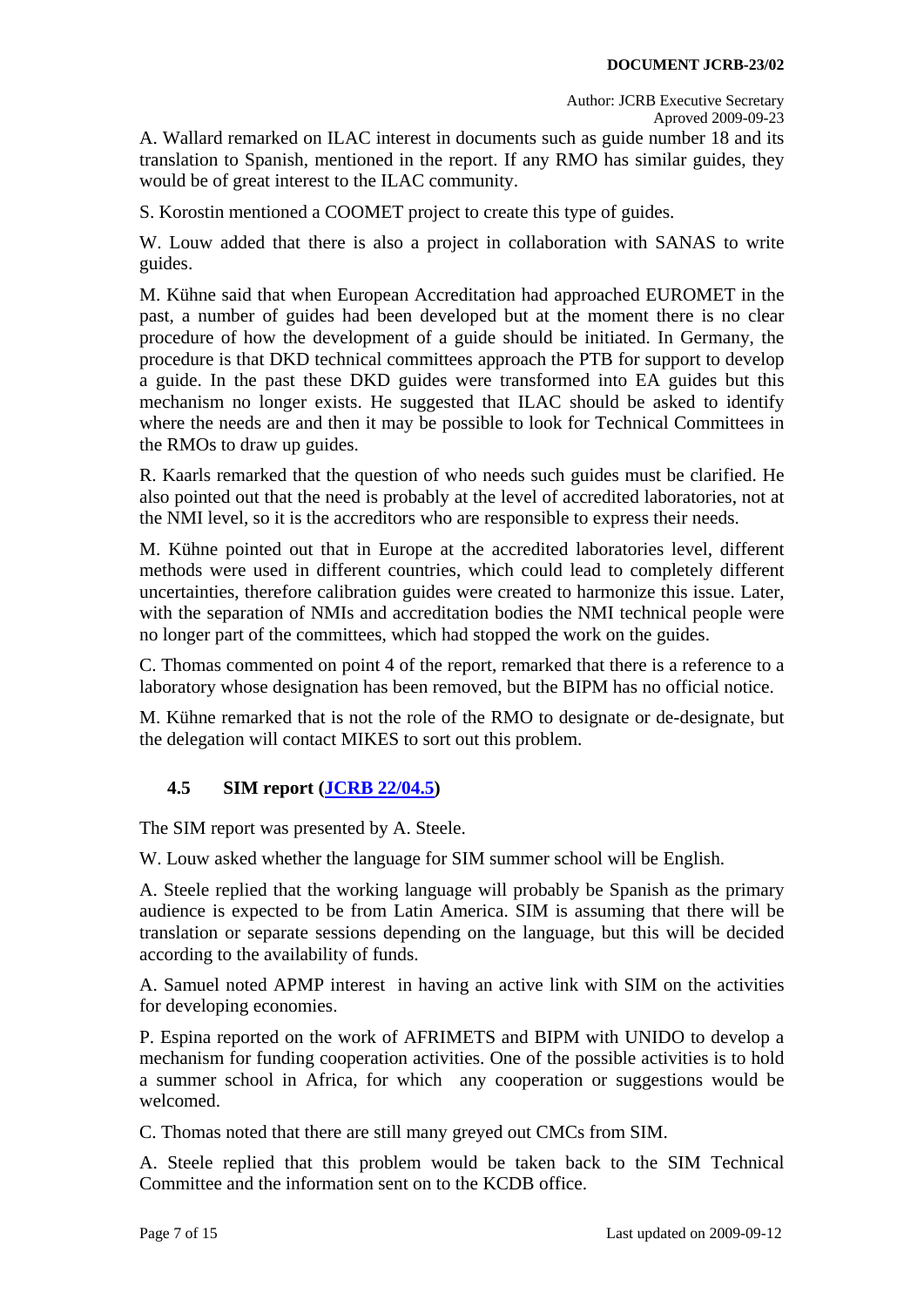## <span id="page-7-0"></span>**5. KCDB report [\(JCRB 21/05\)](http://www.bipm.org/cc/JCRB/Restricted/22/22.05.KCDB_Report_to_22th_JCRB.pdf)**

The KCDB report was presented by C. Thomas.

On action 21/1: *The RMOs will include the status of their greyed-out CMCs in their reports to the 22nd JCRB* the following was reported:

- On 01 October 2008, EURAMET reported that the 143 CMCs declared by Latvia in RI were no longer covered by an approved quality system: these were immediately greyed-out from the KCDB.

- On 21 November 2008, the 33 CMCs declared by the Republic of Korea in PR that had been greyed-out in July 2005 were definitively suppressed.

- On 22 January 2009, the CMCs declared by Canada that were still greyed-out in T, RI, and QM (Cat 10) were also definitively suppressed. There remain thirty greyed-out CMCs declared by Canada, all in PR: they are kept in the "grey area" until further review of their QS.

- On 12 February 2009, 737 CMCs were greyed-out from the KCDB.

The report included:

- Publications of CMCs since the last JCRB meeting.

- KCDB statistics and the availability of these data to the RMOs.

- A summary of the contents of the KCDB newsletter.

- A draft for a new section of Frequently Asked Questions in the KCDB website.

The RMOs had requested that the Executive Secretary should send the JCRB news section of the KCDB newsletter to the RMO delegates for distribution.

<span id="page-7-2"></span>**Action 22/1 The RMOs will send feedbacks to the KCDB office about the new FAQ facility.**   *Responsible: RMOs* 

<span id="page-7-3"></span>**Resolution 22/1 The Executive Secretary will send an advance copy of the JCRB news section of the KCDB newsletter to the RMO delegates.** 

## <span id="page-7-1"></span>**6. Status and problems arising with CMCs submission and review.**

The Executive Secretary reported on the pending CMCs that may need attention from the RMOs.

APMP.M.18.2008 – Mass, KIM Lipi Indonesia (rejected in the final round)

COOMET.M.7.2008 – Viscosity, Belgim, Belarus (rejected in the final round)

COOMET.M.8.2008- Mass, INIMET, Cuba (rejected in the final round)

COOMET.M.9.2008 – Pressure, Belgim, Belarus (rejected in the final round)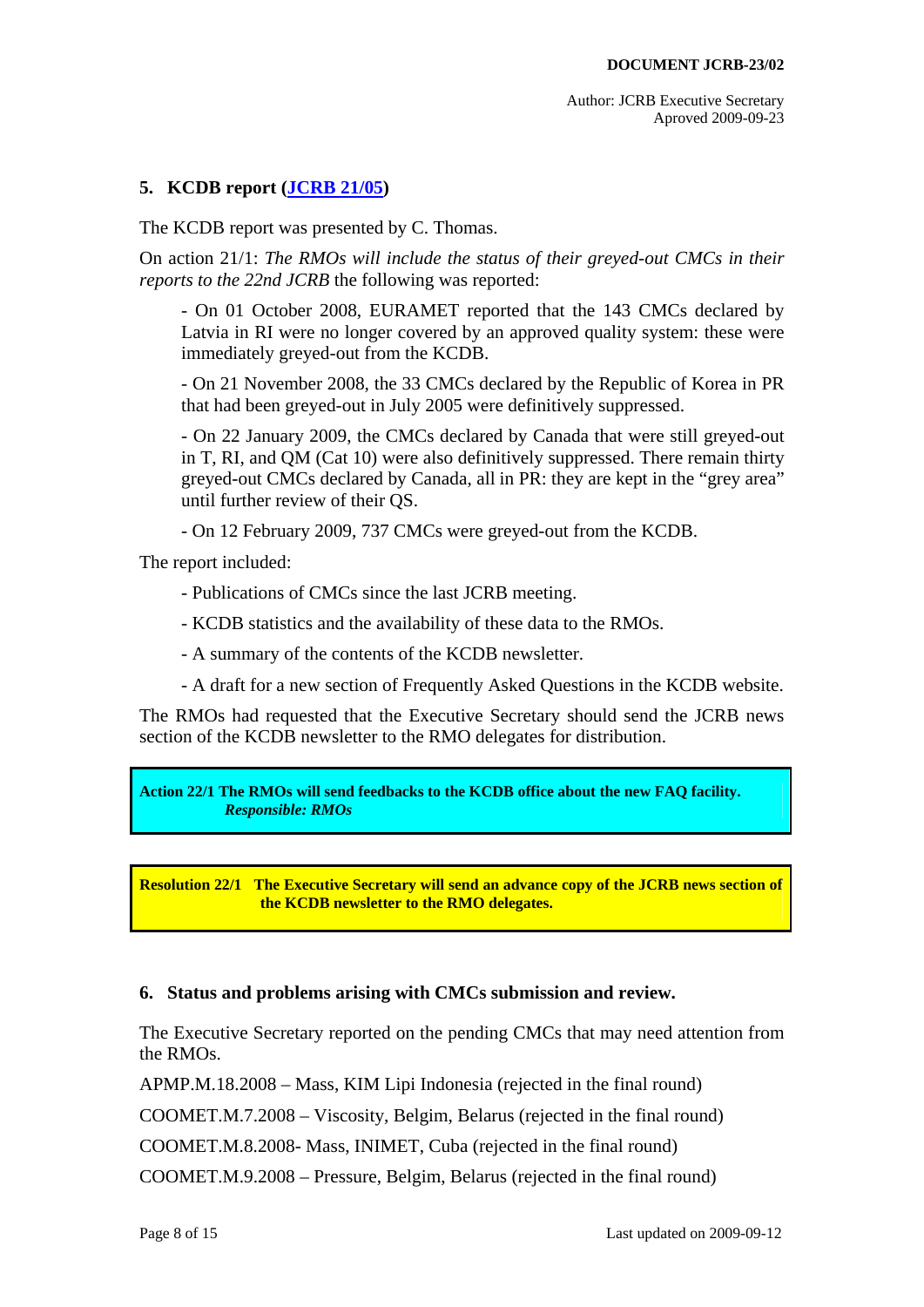SIM.RI.6.2004 – Activity, ININ, Mexico (lack of Quality System)

## <span id="page-8-0"></span>7. **Report of the 97<sup>th</sup> meeting of the CIPM (<b>[JCRB 22/07](http://www.bipm.org/cc/JCRB/Restricted/22/JCRB_March_2009_CIPM_report.ppt)**).

The report was presented by R. Kaarls.

A. Samuel asked about the mechanisms for RMOs to get involved in the UNIDO cooperation.

A. Wallard gave a short report on the present situation of BIPM – UNIDO relations.

A. Sacconi asked about the reported status of JCDCMAS, where real progress has not occurred.

P. Espina explained that JCDCMAS main problems were in the terms of reference and the lack of mechanisms to share funds.

## <span id="page-8-1"></span>**8. Documents remitted to the JCRB by the CIPM and documents to be submitted to the CIPM.**

## **8.1 Procedure for approval of new RMOs (CIPM MRA-P-01)**

<span id="page-8-2"></span>The document was approved with the modifications proposed by the CIPM and it is re-submitted for CIPM approval.

<span id="page-8-5"></span>**Recommendation 22/1 The JCRB recommends that the CIPM approves document CIPM MRA-P-01, "Procedure for approval of new RMOs".** 

M. Kühne, noted the importance of keeping the present model of "large RMOs", and trying to avoid the multiplicity of small RMOs. Although such policy could be difficult to introduce in a document, it could be adequate adopt and kept in mind when promoting Membership of the BIPM.

## **8.2 Policy for traceability in the CIPM MRA (to be included in CIPM MRA-D-04)**

<span id="page-8-3"></span>The text proposed by the CIPM was modified, and is to be resubmitted for approval and inclusion in CIPM MRA-D-04.

<span id="page-8-4"></span>The proposed text follows.

<span id="page-8-6"></span>**Recommendation 22/2 The JCRB recommends that the CIPM adopts the following policy for traceability in context of the CIPM MRA.** 

National Metrology Institutes (NMIs) and Designated Institutes (DIs) publishing Calibration and Measurement Capabilities (CMCs) in the BIPM Key Comparison Database (KCDB) have two choices for establishing their traceability routes to the SI: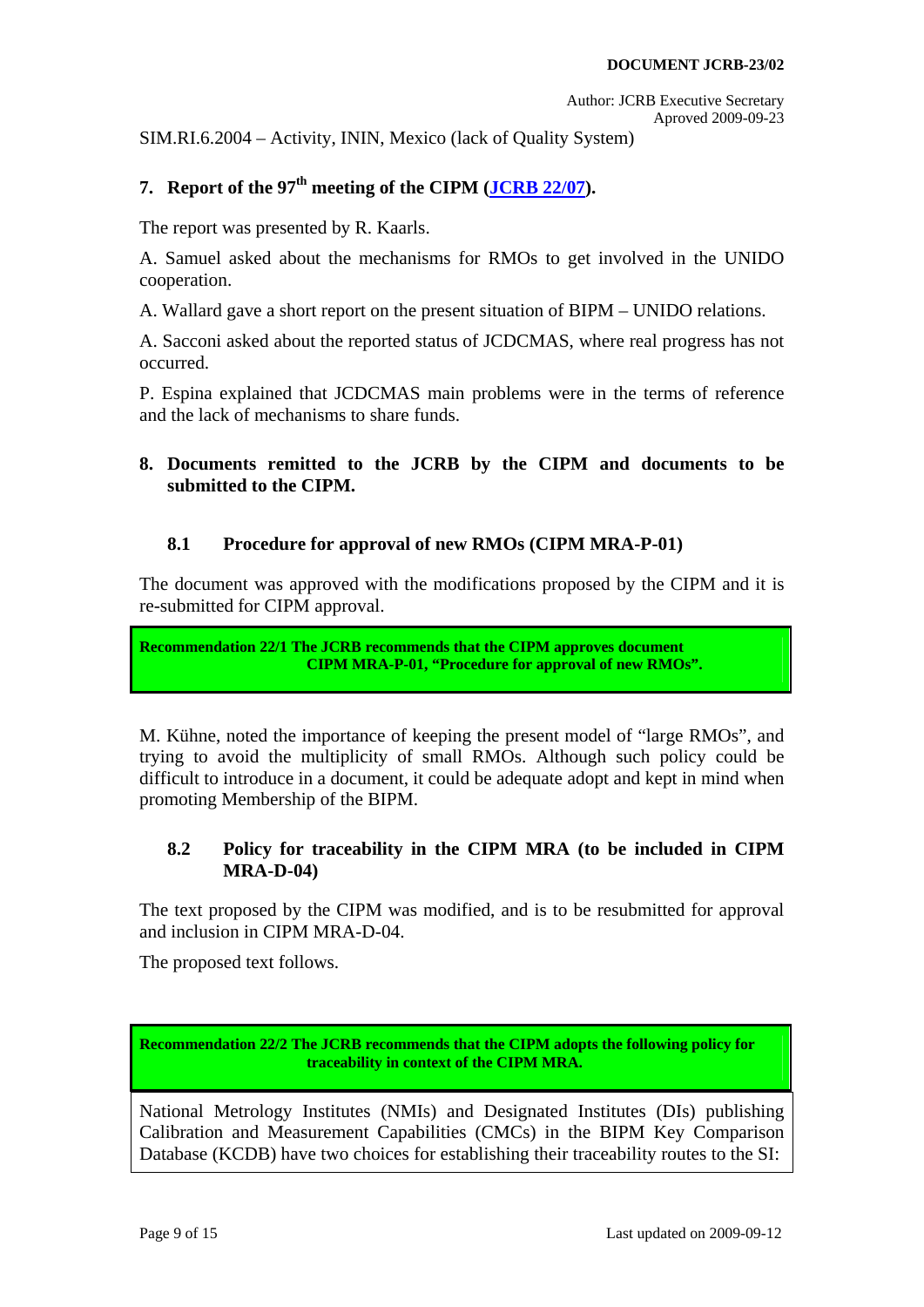1. via a primary realization of the unit of measurement concerned or by applying primary "higher-order" methods, in which case traceability must be declared to its own demonstrable realization of the SI;

2. via another NMI or DI having CMCs published in the KCDB or through calibration and measurement services offered by the BIPM, in which case the level of uncertainty in the relevant area must be appropriate.

Note 1: Paragraph 1 includes the case of NMIs or DIs using CRMs or high purity primary chemical references obtained from sources that are not recognized under the CIPM MRA only when the NMI or DI has the recognized capability to analyse the composition by itself.

Note 2: In Paragraph 2, where traceability to the SI is through a CMC published in the KCDB or a BIPM measurement service, the NMI or DI must still make a full assessment of the uncertainties involved in its measurement activity and must openly declare its chosen traceability route when submitting its CMCs for intra- and interregional reviews.

Note 3: For auxiliary influence quantities, not part of the main traceability path to the SI for a particular measurand and with uncertainties that can be shown to make only a minor contribution to the total combined uncertainty of the CMC, an NMI or DI is free to use measurement services provided by laboratories accredited by a signatory to the ILAC Arrangement for calibration of instrumentation, provision of reference standards or other elements of its measurement system.

## **8.3. Interlaboratory Comparisons in the CIPM MRA (CIPM MRA-D-05) – Compilation of existing procedures and policy documents.**

<span id="page-9-0"></span>The document was presented by the Executive Secretary together with a summary of the problems and contradictions found in existing documents and policies.

The document will be modified according to the discussion held during the meeting and circulated in the RMOs and the CCs, asking for opinions and inputs.

**Action 22/2 The Executive Secretary will produce a new draft version of CIPM MRA-D-05 and circulate it to the RMOs. RMOs will send any comments to the Executive Secretary before the end of July. Responsible: Executive Secretary** 

## <span id="page-9-1"></span>**9. Feedback from the CCs and CC Working Groups ([JCRB 22/09\)](http://www.bipm.org/cc/JCRB/Restricted/22/22.09.04.feedback_from_WGs.xls)**

The Executive Secretary presented the questionnaire sent to the CCs and CCWGs together with the feedback received.

Problems detected:

- There is a need to improve the communication of resolutions and policies relating to the CIPM MRA to CCs and WGs (see [resolution 22/1\)](#page-13-0)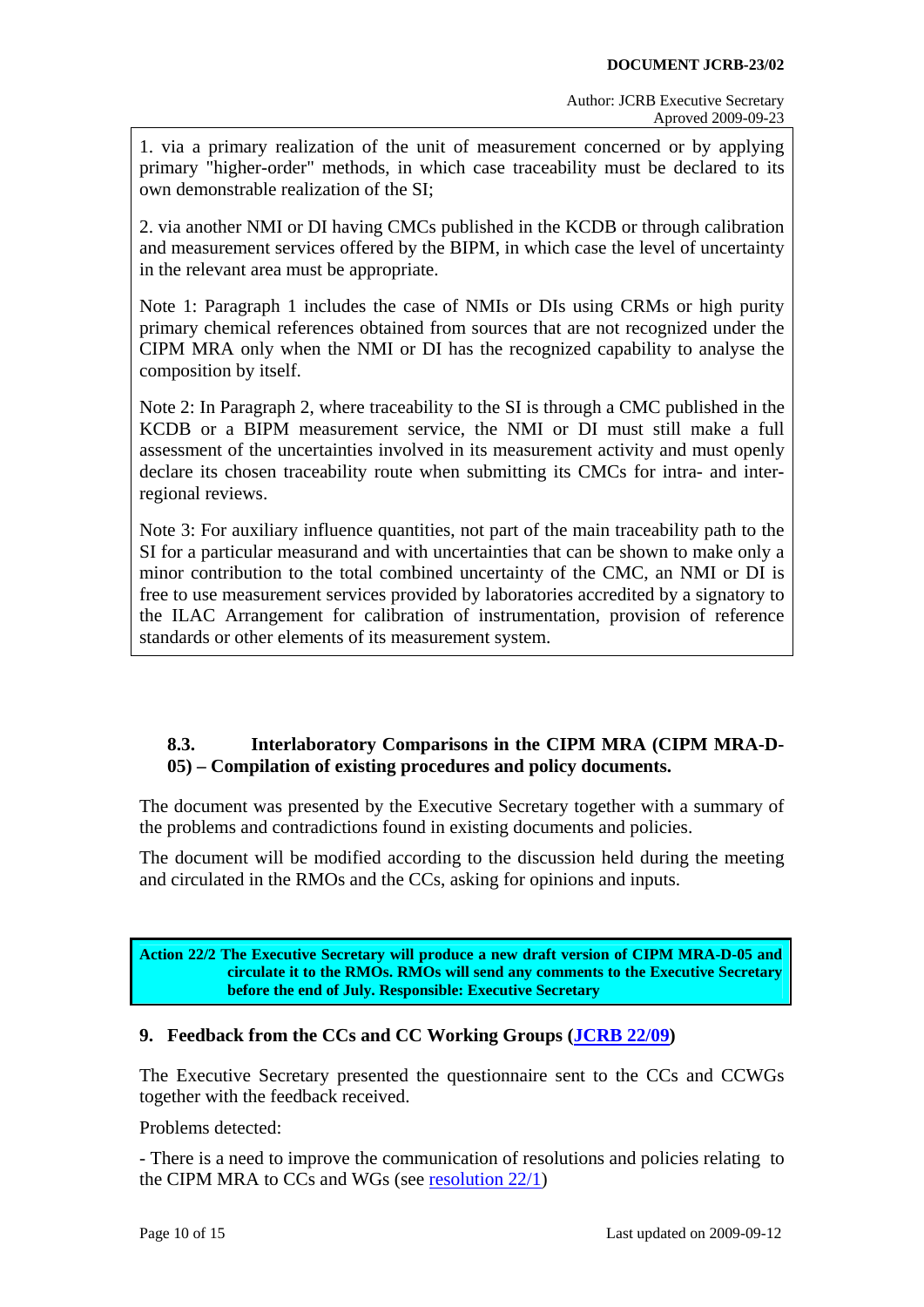- The inclusion of uncertainty components due to DUT is not done in a uniform way in all the CCs.

After a short discussion it was agreed that the CMCs should include the components of uncertainty due to the device under test (DUT), and only in those cases where the DUT is not included will the CMCs in the KCDB include a note in the Observations field stating this point.

This conclusion will be included in document CIPM MRA-D-04.

## <span id="page-10-0"></span>**10. Problems arising from the application of JCRB resolution to review CMCs every five years.**

A. Steele introduced the general problem for establishing procedures and mechanisms for the periodical review of CMCs.

After a general discussion the following points were agreed:

- the main responsibility for informing on whether a CMC is still valid relies in the NMIs;

- this information should be part of an NMIs annual quality report, including any changes to CMCs; and

- there should be a more thorough verification by the RMOs of whether CMCs were all up to date, through the five-year QS review cycle,.

However, it was noted that in some cases, such as the CCQM, the process may become more formalized and a re-review of the full list of published CMCs may be performed.

#### <span id="page-10-1"></span>**Resolution 22/2 The JCRB noting that:**

**- its statement about a five year review period for CMCs may have been misinterpreted,** 

**- that RMOs review of quality systems occurs every five years, and** 

**- that recently it was introduced a system of annual reports from NMIs in which NMIs report any changes which may affect CMCs,** 

**resolves that:** 

**the periodical review of published CMCs is performed by the RMOs and recommends that RMOs review the templates used for these annual reports to ensure that NMIs address this issue. The JCRB further notes that in some areas, CCs may wish to make a specific decision on the review period and review procedure which applies to their community.**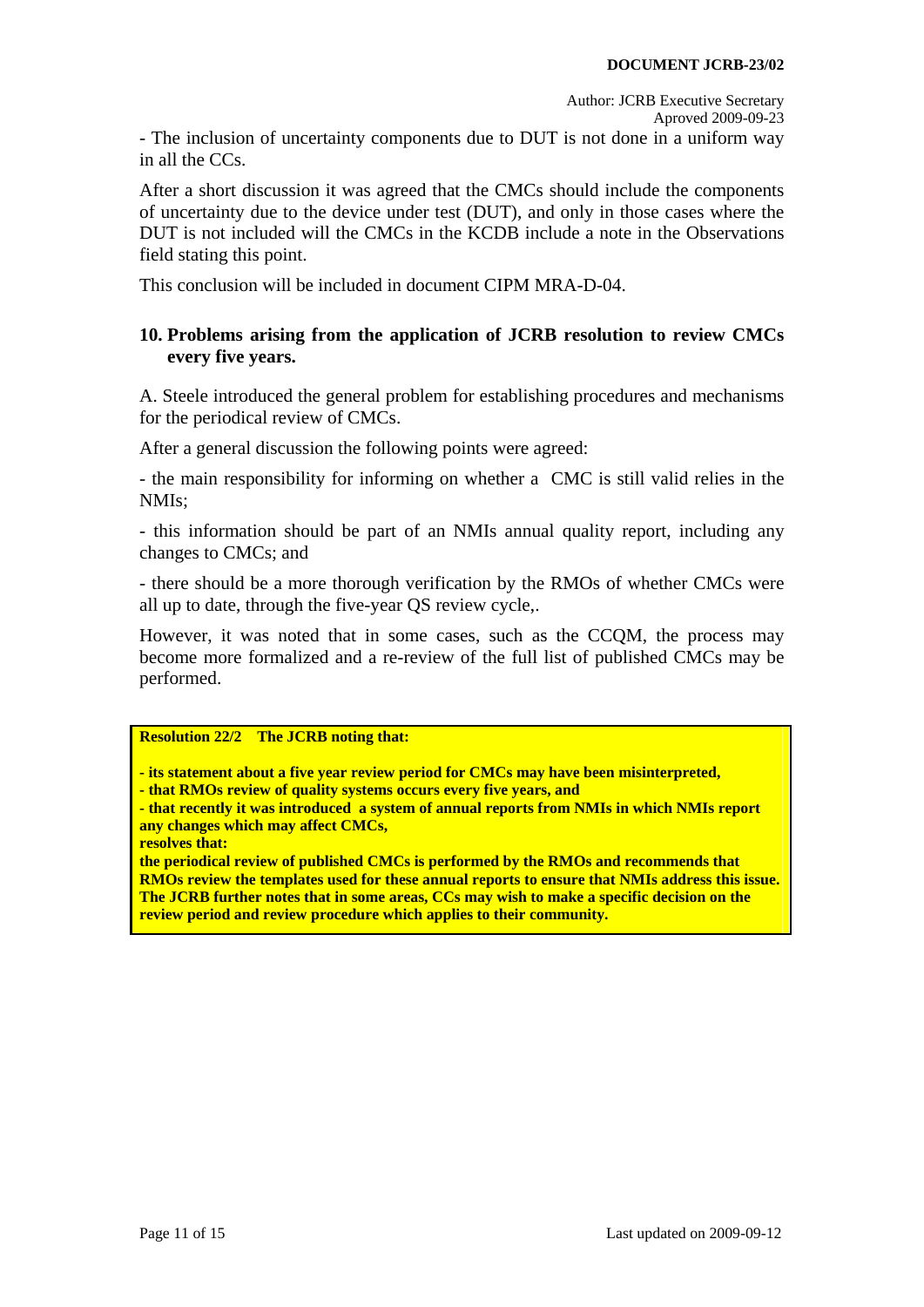<span id="page-11-5"></span>**Action 22/3 To modify CIPM MRA-D-04 (including the policies on traceability and re-review period) and circulate it among the RMOs (Executive Secretary). The RMOs will send comments before the end of July. Responsible: Executive Secretary.**

## <span id="page-11-0"></span>**11. Discussion on the problems and advantages of the harmonization of the process for the review of quality systems of NMI used by the RMOs, and the process used by accreditation bodies ([JCRB 22/11\)](http://www.bipm.org/cc/JCRB/Restricted/22/22.11.ILAC-AIC(08)076_1st_Draft-ILAC_Guidelines_on_the_Accreditation_of_NMIs.doc)**

After a short discussion it was agreed that:

The BIPM should maintain the following policy position for the work in the ILAC WGs concerned with accreditation of NMIs:

- the Accreditation Bodies should accept the technical competence of the CMC reviews as undertaken through the MRA process. RMOs did not wish to add additional steps in the process; and

- BIPM should continue to look for ways to harmonize the processes, including the selection of assessors and in which ABs might be looking to avoid unnecessary duplications of efforts.

<span id="page-11-7"></span>**Resolution 22/3 The JCRB recommends that the BIPM participates in the preparation of the ILAC guide for accreditation of NMIs.** 

<span id="page-11-6"></span>**Action 22/4 RMOs will send comments on the ILAC document for accreditation of NMIs.**   *Responsible: RMOs* 

## <span id="page-11-1"></span>**12. Other business:**

## **12.1 Presentation of World Metrology Day: Handled under BIPM Report**

<span id="page-11-2"></span>See item 3 of the present minutes.

## **12.2 Call for new JCRB Executive Secretary.**

<span id="page-11-3"></span>A. Wallard informed the meeting that L. Mussio ends his term as JCRB Executive Secretary in March 2010 and therefore the call for new candidates will be forthcoming.

## **12.3 Participation in NCSLI**

<span id="page-11-4"></span>A. Steele announced the NCSLI annual conference, July 2009 in San Antonio and encouraged RMOs and NMIs participation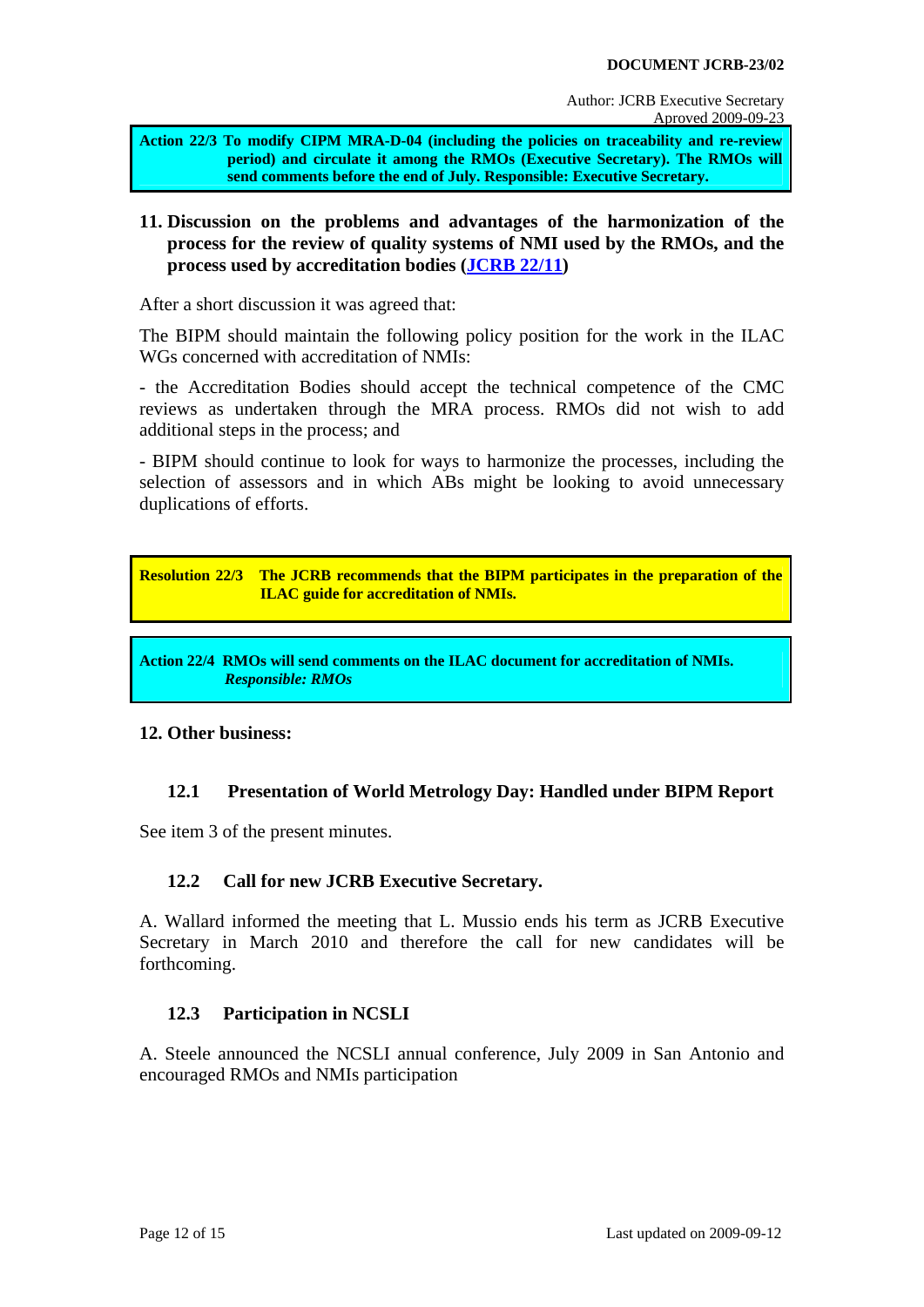## **12.4 AFRIMETS General Assembly**

<span id="page-12-0"></span>W. Louw announced the AFRIMETS General Assembly, July 2009 in South Africa and likewise encouraged participation.

## <span id="page-12-2"></span><span id="page-12-1"></span>**13. Next Meetings:**

## **13.1 Next meeting: COOMET, Kazan, Russian Federation. 23-24 September 2009.**

<span id="page-12-5"></span>**Action 22/5 COOMET will inform the other RMOs and the BIPM about other related activities in the same week of the JCRB meeting.**   *Responsible: COOMET* 

## **13.2 16 -17 March 2010, BIPM, Sèvres, France**

#### <span id="page-12-4"></span><span id="page-12-3"></span>**14. Meeting closure**

The Chairman thanked the delegations for their participation in the meeting. Having no further issues for discussion, the meeting was adjourned.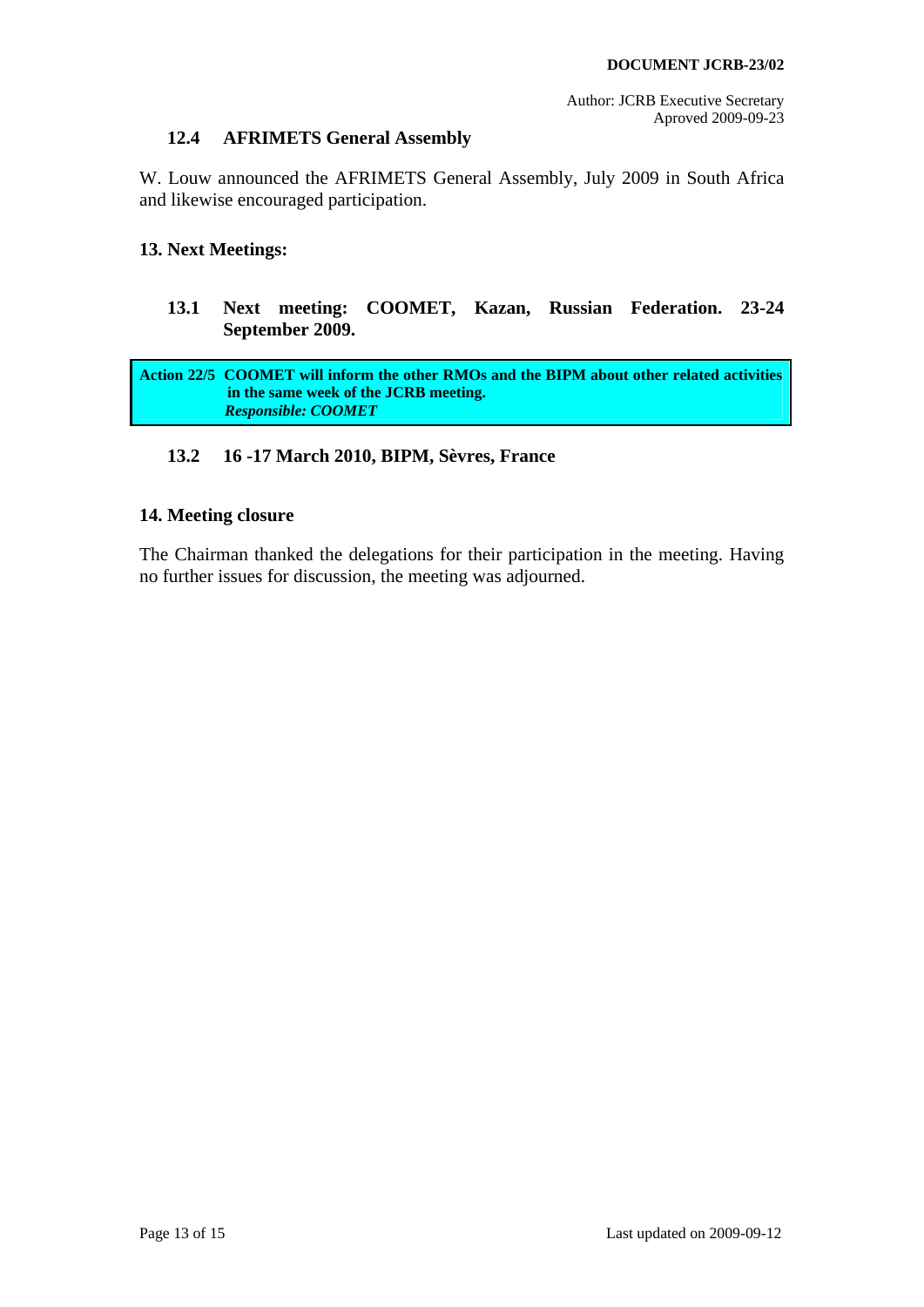#### <span id="page-13-0"></span>**15. Summary of Actions, Resolutions and Recommendations.**

#### ACTIONS

[Action 22/1 The RMOs will send feedbacks to the KCDB office about the new FAQ](#page-7-2)  [facility. .......................................................................................................................... 8](#page-7-2) 

[Action 22/2 The Executive Secretary will produce a new draft version of CIPM](#page-8-4)  [MRA-D-05 and circulate it to the RMOs. RMOs will send any comments to the](#page-8-4)  [Executive Secretary before the end of July. Responsible: Executive Secretary......... 10](#page-8-4) 

[Action 22/3 To modify CIPM MRA-D-04 \(including the policies on traceability and](#page-11-5)  [re-review period\) and circulate it among the RMOs \(Executive Secretary\). The RMOs](#page-11-5)  will send comments before the end of July. Responsible: Executive Secretary......... 12

[Action 22/4 RMOs will send comments on the ILAC document for accreditation of](#page-11-6)  [NMIs. .......................................................................................................................... 12](#page-11-6) 

[Action 22/5 COOMET will inform the other RMOs and the BIPM about other](#page-12-5)  [related activities in the same week of the JCRB meeting........................................... 13](#page-12-5) 

#### RESOLUTIONS

[Resolution 22/1 The Executive Secretary will send an advance copy of the JCRB](#page-7-3)  [news section of the KCDB newsletter to the RMO delegates. ..................................... 8](#page-7-3) 

[Resolution 22/2 The JCRB noting that: - its statement about a five year review](#page-10-1)  [period for CMCs may have been misinterpreted, - that RMOs review of quality](#page-10-1)  [systems occurs every five years, and - that recently it was introduced a system of](#page-10-1)  [annual reports from NMIs in which NMIs report any changes which may affect](#page-10-1)  [CMCs, resolves that: the periodical review of published CMCs is performed by the](#page-10-1)  [RMOs and recommends that RMOs review the templates used for these annual](#page-10-1)  [reports to ensure that NMIs address this issue. The JCRB further notes that in some](#page-10-1)  [areas, CCs may wish to make a specific decision on the review period and review](#page-10-1)  [procedure which applies to their community.............................................................. 11](#page-10-1) 

[Resolution 22/3 The JCRB recommends that the BIPM participates in the](#page-11-7)  [preparation of the ILAC guide for accreditation of NMIs.......................................... 12](#page-11-7) 

#### RECOMMENDATIONS

[Recommendation 22/1 The JCRB recommends that the CIPM approves document](#page-8-5)  [CIPM MRA-P-01, "Procedure for approval of new RMOs"........................................ 9](#page-8-5) 

[Recommendation 22/2 The JCRB recommends that the CIPM adopts the following](#page-8-6)  [policy for traceability in context of the CIPM MRA.................................................... 9](#page-8-6)